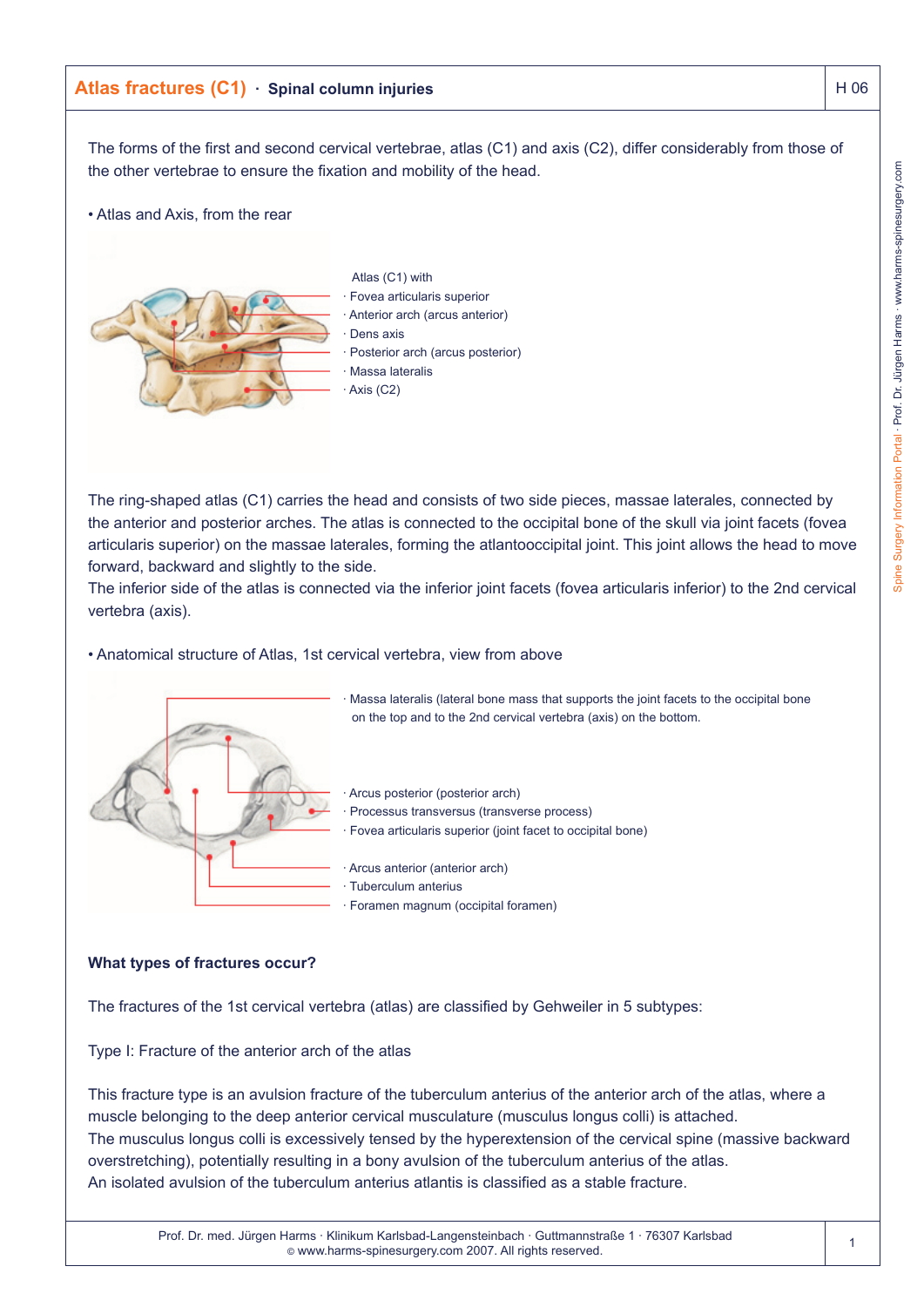# **Atlas fractures (C1) · Spinal column injuries Atlas fractures Atlas fractures (C1) · Spinal column injuries** Atlas Atlas Atlas Atlas Atlas Atlas Atlas Atlas Atlas Atlas Atlas Atlas Atlas Atlas Atlas Atlas Atlas Atlas Atla

• Fracture of the anterior arch of the atlas, Gehweiler Type I



Type II: Fracture of the posterior arch of the atlas

A fracture of the posterior arch of the atlas may result from hyperextension, pronounced flexion, or axial compression of the cervical spine. Axial compression results in the wedging of the posterior arch of the atlas between the joint masses of the occipital bone and the 2nd cervical vertebra (axis), resulting in a fracture of the posterior arch of the atlas.

An isolated fracture of the posterior arch of the atlas is classified as a stable fracture.

• Fracture of the posterior arch of the atlas Gehweiler Type II



Type III: Combined fractures of the anterior and posterior arches of the atlas The combined fracture type of the anterior and posterior arches of the atlas is also known as a "Jefferson fracture".

• Combined fracture of the arches of the atlas, Gehweiler Type III

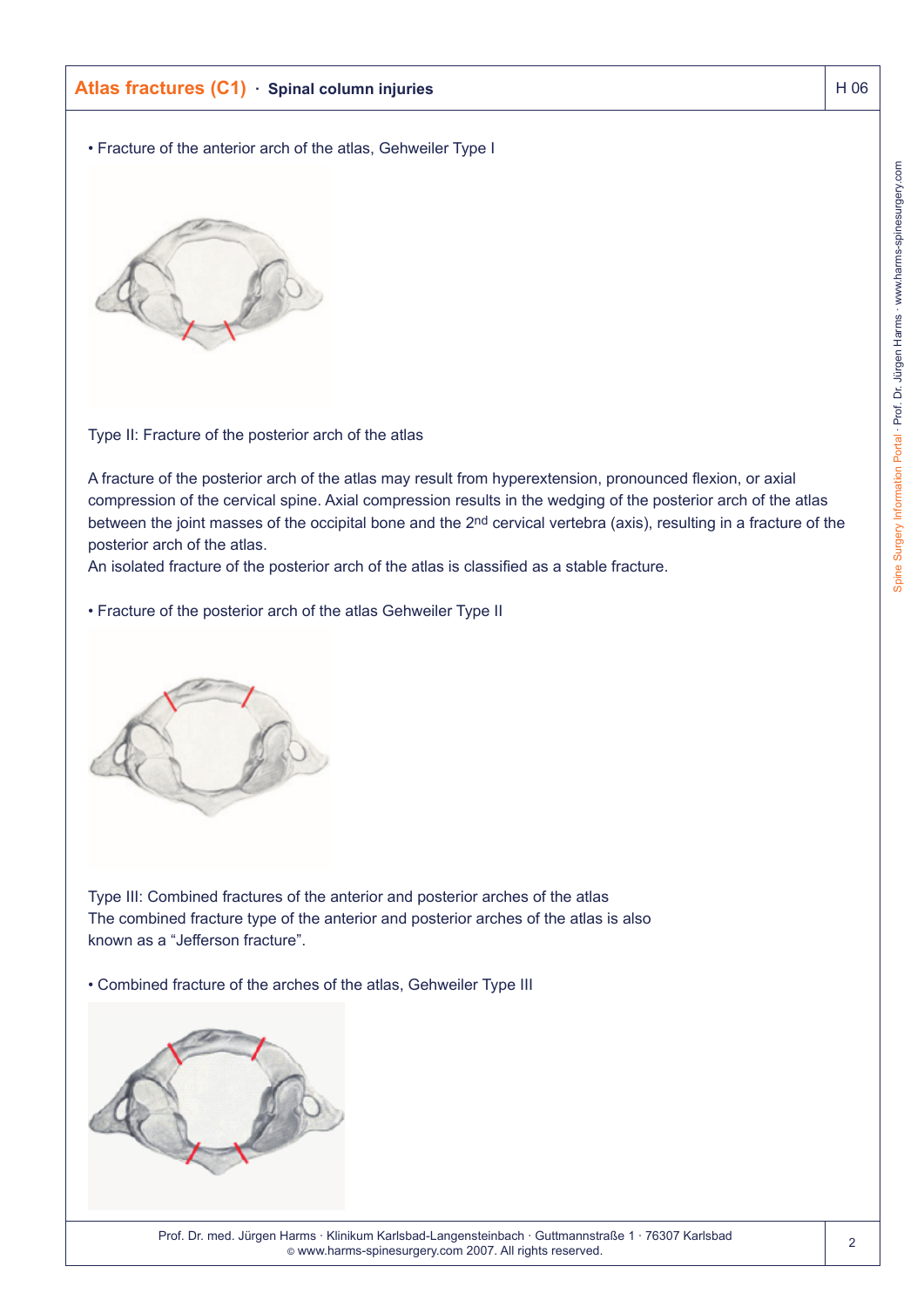# **Atlas fractures (C1) · Spinal column injuries Atlas fractures (C1) · Spinal column injuries Atlas fractures (H 06**

Type IV: Fracture of the massa lateralis

An isolated fracture of a joint-bearing lateral mass of the atlas (massa lateralis) is classified as a stable fracture.

• Fracture of the massae laterales, Gehweiler Type IV



Type V: Fracture of the processus transversus

The transverse processes of the atlas (processus transversus) provide the site of insertion for several muscles from the lateral group of deep cervical muscles, such as parts of the musculus scalenus medius that descend along the spinal column, and the musculus rectus capitis lateralis that ascend. Avulsion fractures of the transverse processes of the atlas are classified as stable fractures.

• Fracture of the processus transversus Gehweiler Type V



### • Parts of cervical muscles, front view



Pars basilaris of the occipital bone · Mastoid process (processus mastoideus)

Styloid process (processus styloideus)

- Musculus rectus capitis lateralis
- Musculus rectus capitis anterior
- · Transverse process of the atlas (Processus transversus)

· Musculus scalenus medius

- Musculus longus capitis
- Musculus longus colli
- · Tuberculum anterius atlantis

Prof. Dr. med. Jürgen Harms · Klinikum Karlsbad-Langensteinbach · Guttmannstraße 1 · 76307 Karlsbad © www.harms-spinesurgery.com 2007. All rights reserved.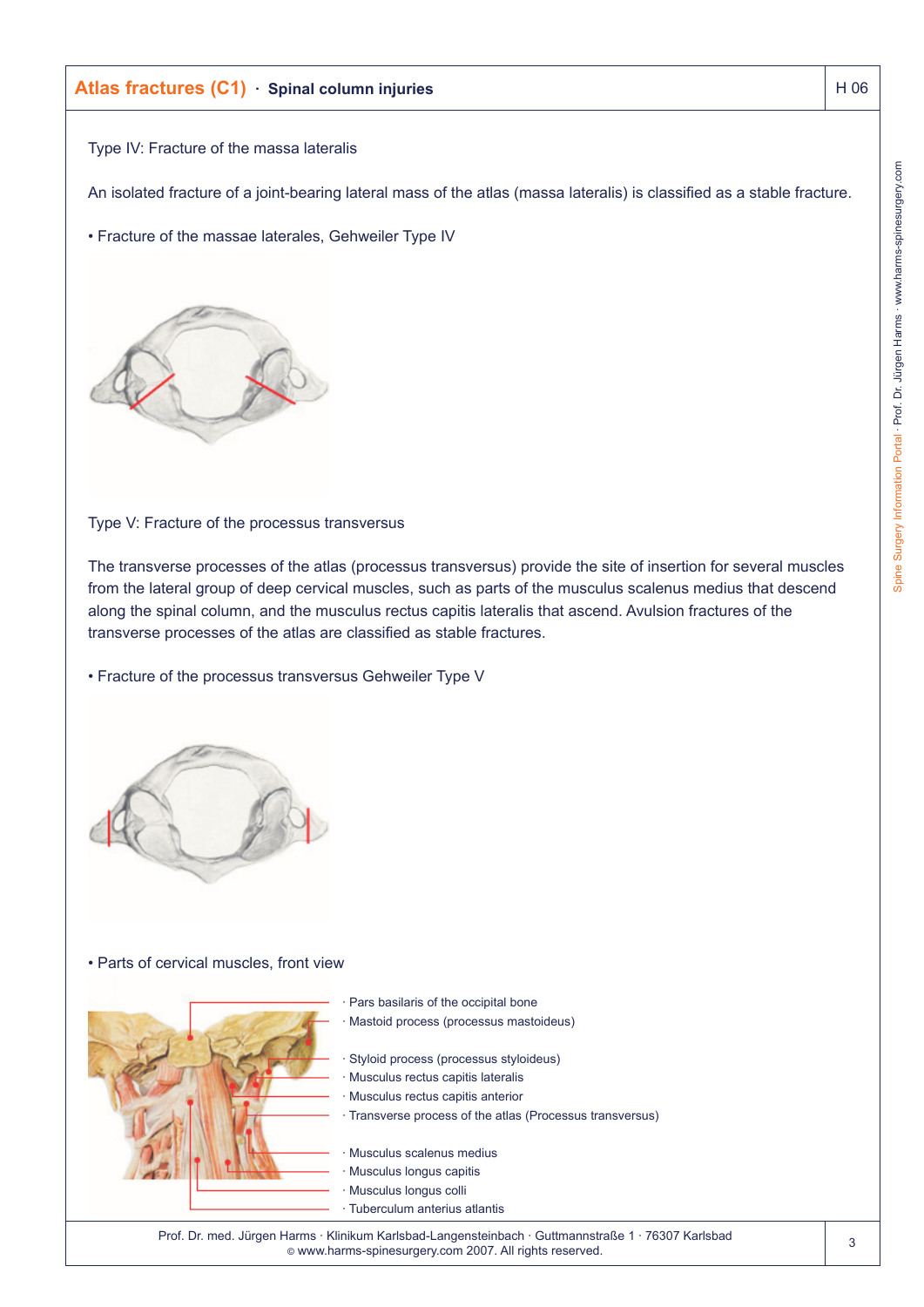# **Atlas fractures (C1) · Spinal column injuries Atlas fractures Atlas fractures Atlas fractures (C1) · Spinal column injuries Atlas Fractures Atlas Fractures Atlas Fractures Atlas Fractures Atlas Fractures Atlas Fractures A**

### **Jefferson fractures of the atlas**

Combined fractures of the anterior and posterior arches of the atlas, Gehweiler type III, are also known as Jefferson fractures.

G. Jefferson was the first to describe these combined fractures of the 1st cervical vertebra in 1920. He classified them according to various types.

#### **What are the different types of Jefferson fractures?**

The classical Jefferson fracture is a 4-part fracture, though fracture types with 2 or 3 fracture parts also occur.

### • Jefferson fracture, 2-part fracture



• Jefferson fracture, 3-part fracture



• Jefferson fracture, 4-part fracture